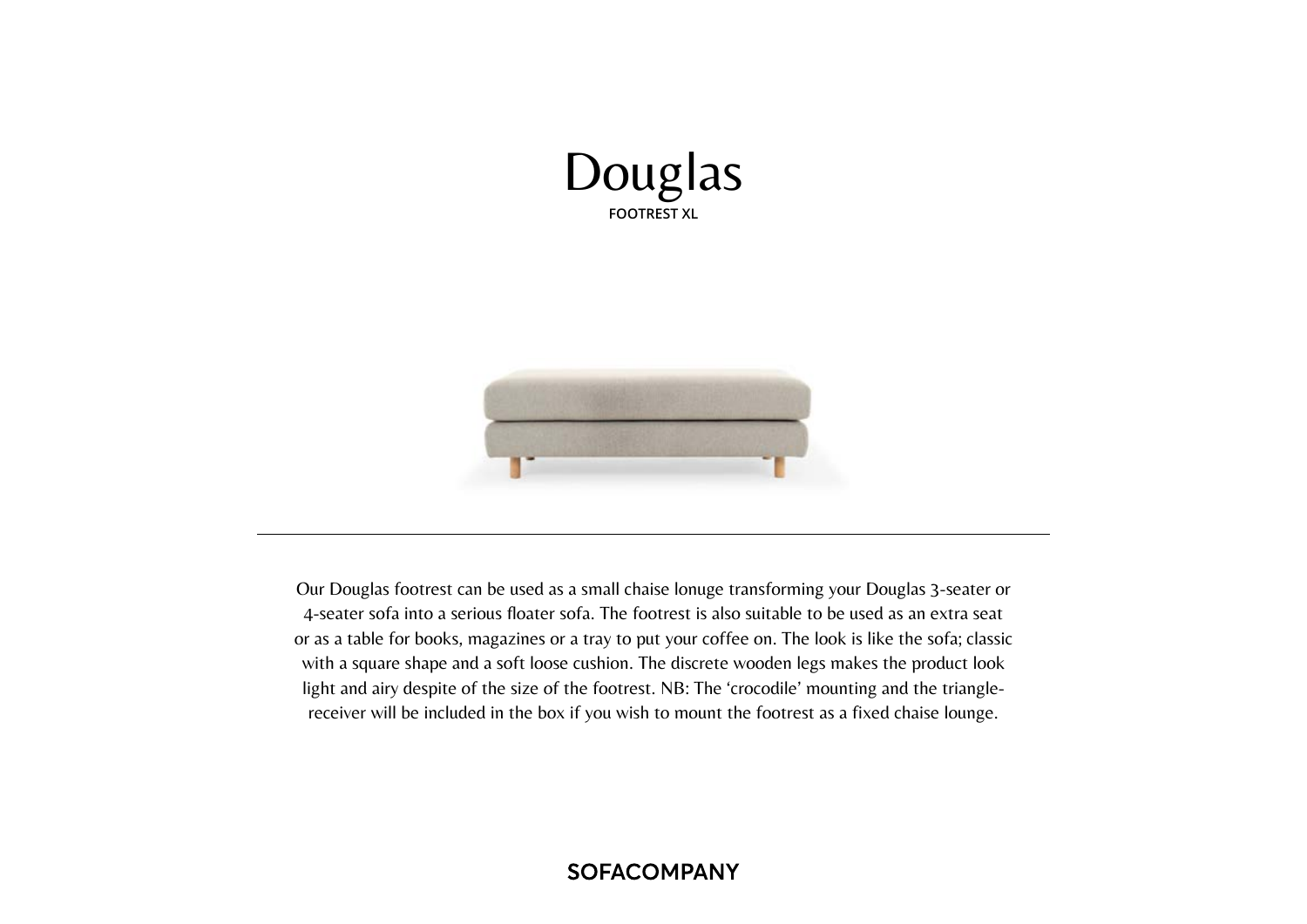## **MATERIAL COMPONENTS**

Frame: FSC wood 100% Foam: High Resilience Fire Retardant Foam Legs: Wood: FSC wood 100% Surface meets requirements of.: Reach, Painted: standard 16 CFR 1303 – PASS

### **SAFETY AND STABILITY**

Our products are always developed and tested against EN 16139. 1 & 2. EN-1021 1 & 2, BS5852 0 & 1, CA TB 117-2013.

## **PACKAGING MATERIAL & SHIPPING**

The use of packaging materials are minimized without compromising protection of the product during transport. Chairs and sofas are protected in a cardboard box and when needed wrapped in a protective layer of recycled plastic. Shipping and transportation is in addition CO2 neutral.

#### **PACKAGE MEASUREMENTS**

37 x 139 x 82 cm, 28 kg

#### **WARRANTY**

Warranty against manufacturing defects (materials and craftsmanship) is standard as follows:

Frame: Lifetime Foam: 5 years Upholstery/Fabric: 5 years

Wear, tear and damages to the products are not covered under this warranty.

**TEXTILE** See our textiles here

**DESIGNER** SAYS WHO

## **FOOTREST**